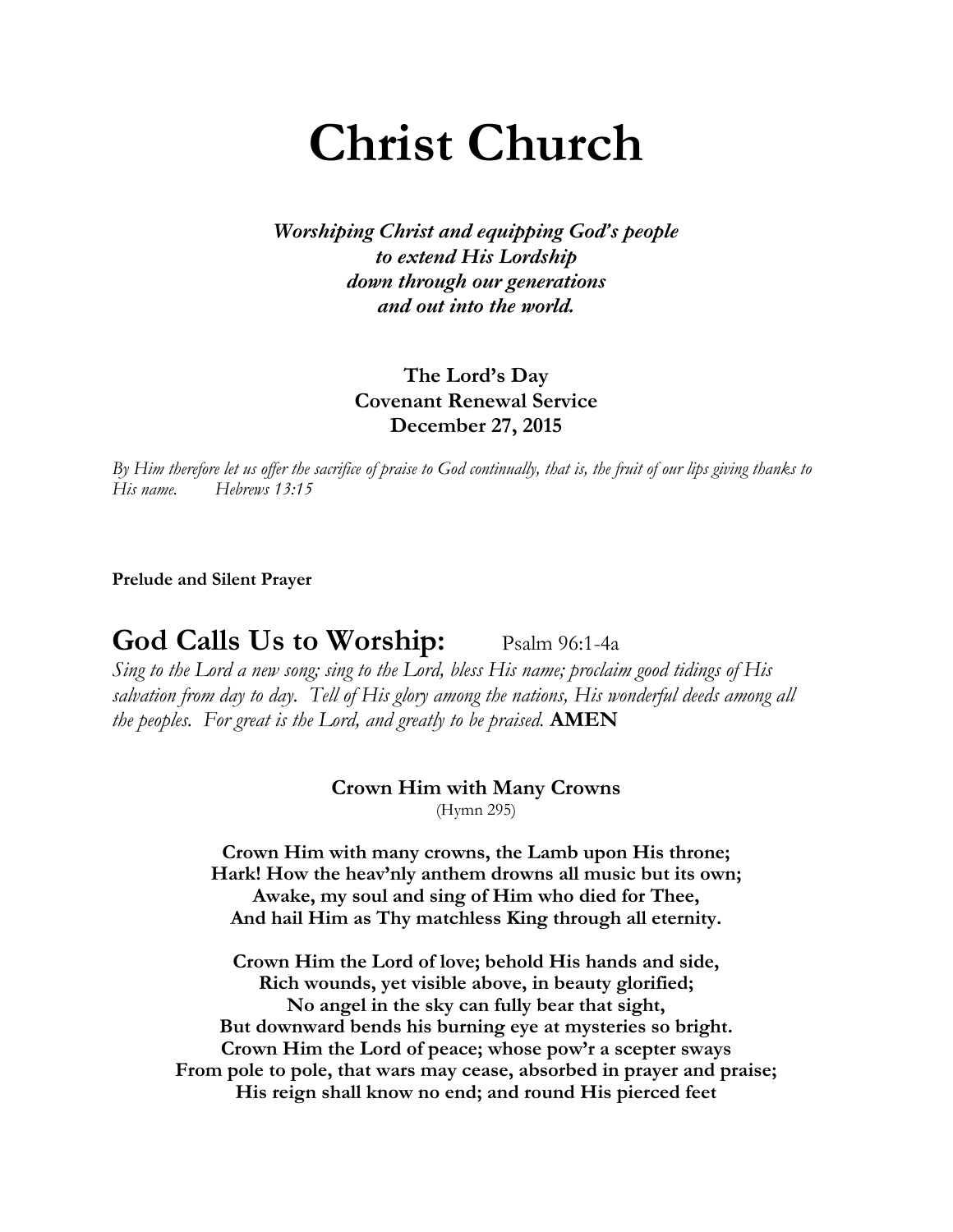**Fair flow'rs of paradise extend their fragrance ever sweet.**

**Crown Him the Lord of years, the Potentate of time; Creator of the rolling spheres, ineffably sublime; All hail, Redeemer, hail! For Thou hast died for me; Thy praise shall never, never fail throughout eternity. AMEN**

Responsive Reading Psalm 150

*Leader: Praise the LORD. Congregation:* **Praise God in His sanctuary; praise Him in His mighty heavens.**

*Leader: Praise Him for His acts of power; praise Him for His surpassing greatness. Congregation:* **Praise Him with the sounding of the trumpet, praise Him with the harp and lyre.**

*Leader: Praise Him with tambourine and dancing, praise Him with the strings and flute, Congregation:* **Praise Him with the clash of cymbals, praise Him with resounding cymbals.**

*Leader: Let everything that has breath praise the LORD. Congregation:* **Praise the LORD. AMEN**

**O Little Town of Bethlehem Hymn 201**

## **Confession of Sin:** 1 John 1:5-6

*This is the message which we have heard from Him and declare to you, that God is light and in Him is no darkness at all. If we say that we have fellowship with Him, and walk in darkness, we lie and do not practice the truth.* **AMEN** 

**Silent Confession followed by Corporate Confession** 

*Leader: Let us confess our sins to Almighty God. Congregation:* **Lord Jesus, we sin. Grant that we may never cease grieving because of it,**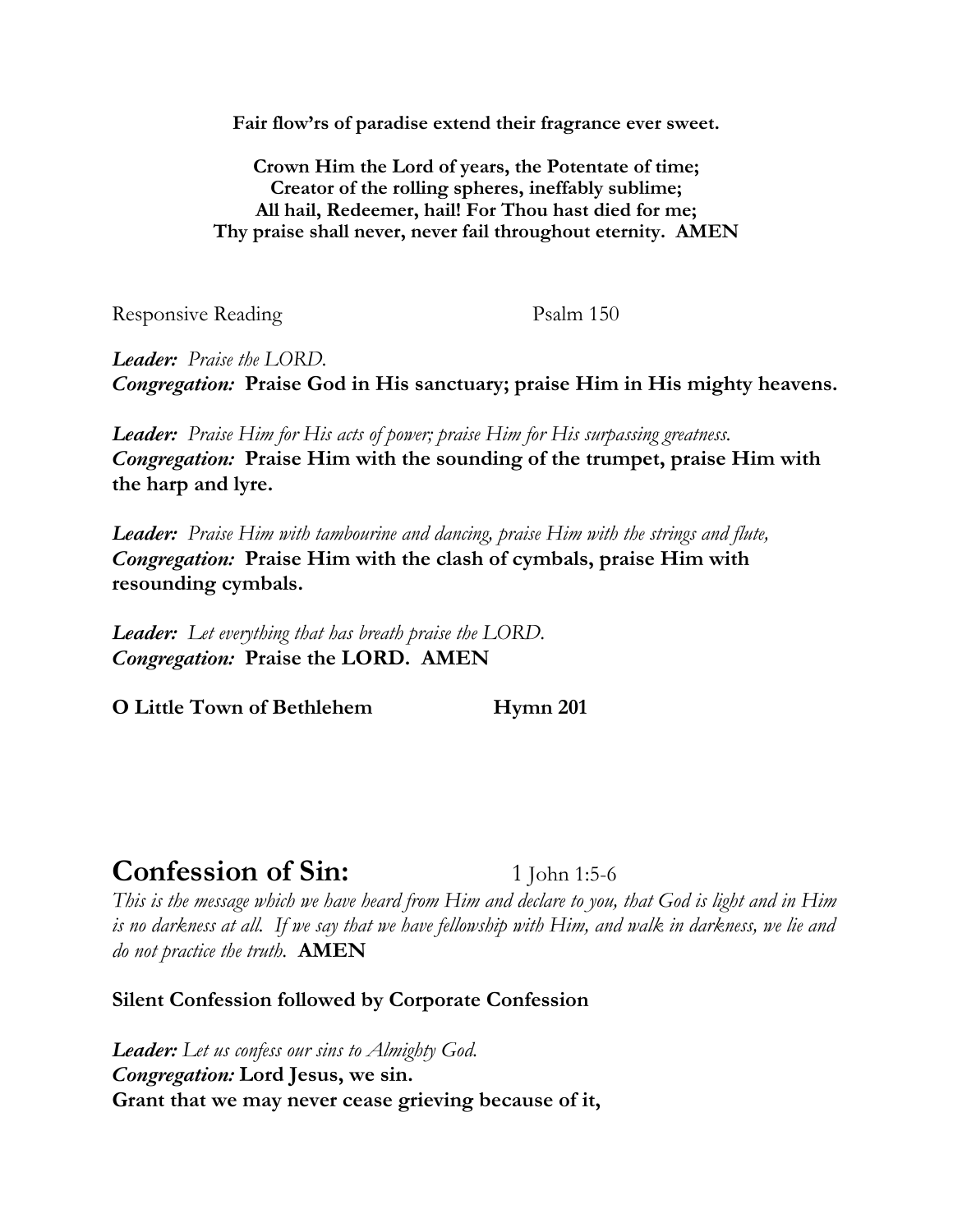**Never be content with self, Never think we can reach a point of perfection. Kill our envy, command our tongues, Trample down self. Give us grace to be holy, kind, gentle, pure, peaceable, To live for Thee and not for self, To copy Thy words, acts, spirit, To be transformed into Thy likeness, To be consecrated wholly to Thee, To live entirely to Thy glory Through Jesus Christ our Lord. AMEN**

**Assurance of Pardon** 1 Peter 2:24 *And He Himself bore our sins in His body on the cross that we might die to sin and live in righteousness; for by His wounds you were healed.* **AMEN**

*Leader: Our sins are forgiven! Congregation: Thanks be to God!*

What Child Is This **Hymn** 213

**Luther's Commentary on the Second Article of the Apostles Creed**

**We believe that Jesus Christ —true God, Son of the Father from eternity, and true Man, born of the Virgin Mary—is our Lord. He has redeemed us, lost and condemned persons, saved us at great cost from sin, death, and the power of the devil, not with silver or gold, but with His holy and precious blood and His innocent suffering and death. All this He has done that we may be His own, live under Him in His kingdom, and serve Him in everlasting righteousness, innocence, and blessedness, just as He is risen from the dead and lives and rules eternally. This is most certainly true. AMEN**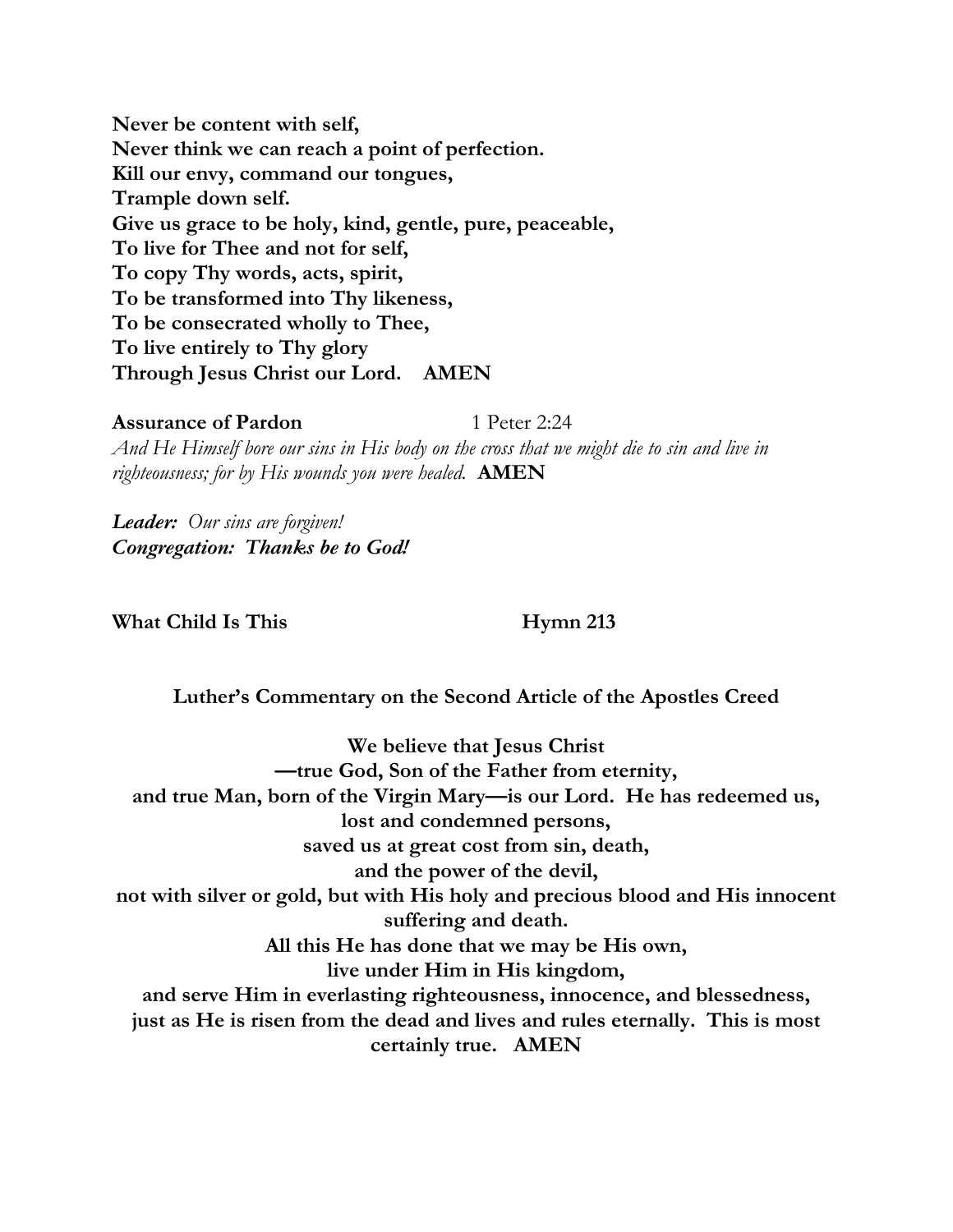#### **Intercessory Prayer** James 5:13-16

*Is anyone among you suffering? Let him pray. Is anyone cheerful? Let him sing psalms. Is anyone among you sick? Let him call for the elders of the church, and let them pray over him, anointing him with oil in the name of the Lord. And the prayer of faith will save the sick, and the Lord will raise him up. And if he has committed sins, he will be forgiven. Confess your trespasses to one another, and pray for one another, that you may be healed. The effective, fervent prayer of a righteous man avails much.* **AMEN**

**Our Father in heaven, Hallowed be Your name. Your kingdom come. Your will be done on earth as** *it is* **in heaven. Give us this day our daily bread. And forgive us our debts, As we forgive our debtors. And do not lead us into temptation, But deliver us from the evil one. For Yours is the kingdom and the power and the glory forever. AMEN**

**Tithes and Offerings Doxology**

## **God Consecrates Us with His Word**

The Reading of the Scriptures: Luke 2:22-40

*Leader: The Word of the Lord. Congregation:* **Thanks be to God!**

The Sermon: "A Light for Revelation to the Gentiles"

**Angels, from the Realms of Glory Hymn 218**